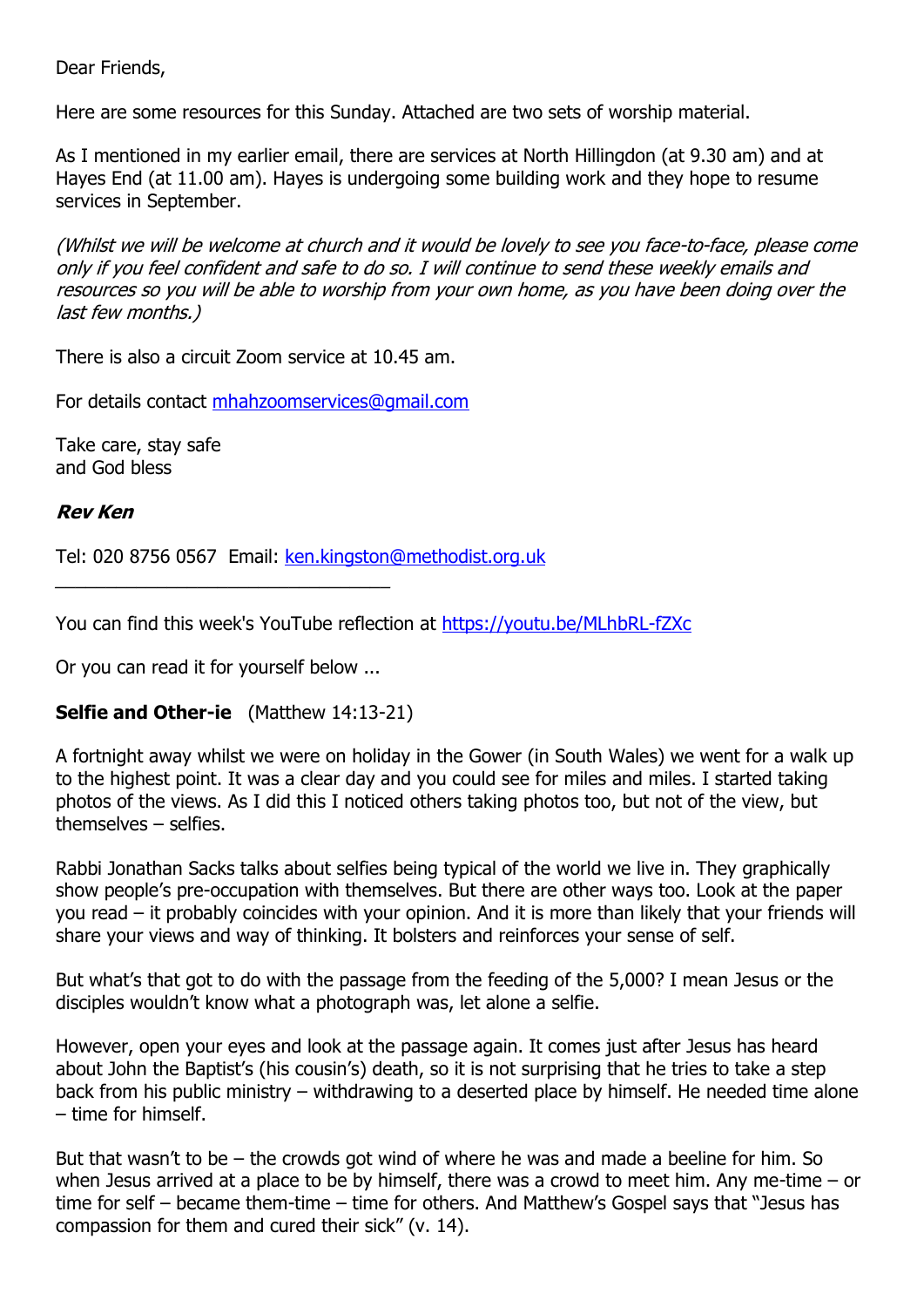When it was evening the disciples told Jesus to send the crowds away as there was no food for them. But Jesus' concern for the crowd took a different turn – he told the crowd not to go, but to sit down. And having blessed the little food the disciples had – the five loaves and two fishes – he gave them to the disciples who fed all the people there.

How the miracle took place isn't really important for me, although many have suggested different ideas. What is telling, however, as that "all ate and were filled". It wasn't a case of everyone having a little. People ate until their bellies were full, and there was still plenty left over (12 baskets worth).

Jesus' love and grace aren't rationed out, it comes spilling out, flowing over and over, and then some more. God's love for us and for all isn't confined, God's love is endless and unquenchable.

Jesus didn't' focus on himself – despite needing some space – he turned his attention to others. It wasn't a case of selfie, but us and others. And it's Jesus we are called to follow and his actions we are invited to model. Because what we do for others, we do for Jesus.

How we turn from a selfie – to a you-ie or other-ie perspective isn't important. It's that we do.

How we respond and act looking from that different place isn't important. It's that we do. It's not about looking around us with our own eyes, it's about looking around and being aware with God's eyes, God's focus on others.

Over the last few months, we have all had different experiences, come into contact with different people, experienced or seen different needs. Take a few moments to think over them. How might Jesus respond? What might you do?

In terms of a foodbank, it may be giving a single tin, but it could be what feeds a family one evening. It could be a friendly hello to a shop worker, who has borne the brunt of people's frustration. It could be a few words with a neighbour or a stranger in the street, but that may be the only conversation that person has had today, the only time when someone has paid them attention.

It's like a small pebble falling into water. You can see the ripples – the effect of that droplet. The ripples extend wide - far greater than the size of the stone.

We often find challenges to follow Jesus' call to change from a self-perspective to one focusing on others:

"I don't have the time or the resources." "I'm uncomfortable reaching out." "I'm not sure where best I can help." "People should be doing more for themselves."

Offer to God things that inhibit your call to serve.

Despite your inhibitions and your weaknesses, God's Spirit can work in and through you.

Look at the size of the droplet and the ripples it makes. Your actions can make a difference, greater than you may even imagine.

Just as Jesus can make the world of difference to you.